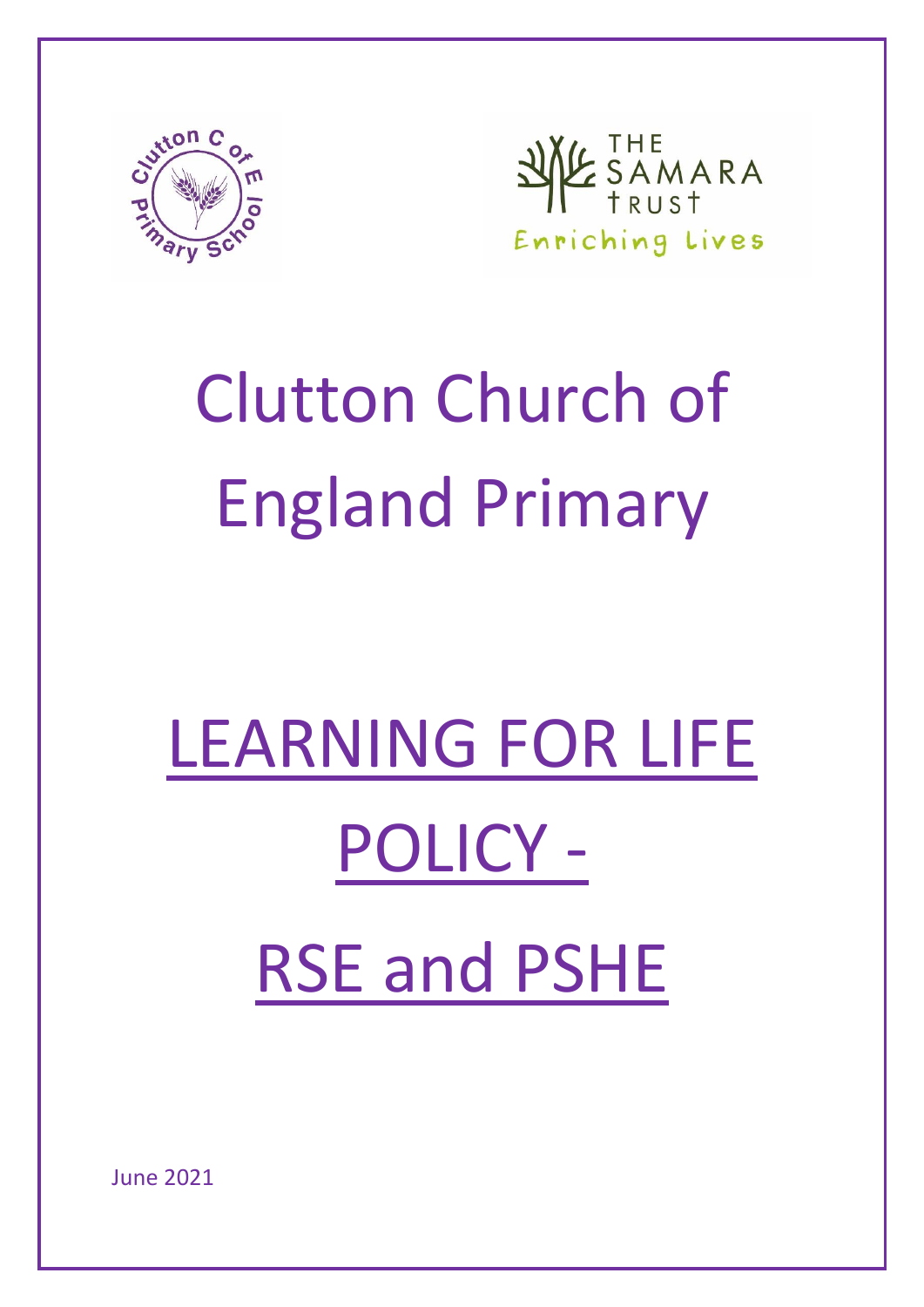### **Contents:**

#### [Statement of intent](#page-1-0)

- 1. [Statutory](#page-2-0) requirements
- 2. Implementation
- 3. RSE and PSHE in the Early Years
- 4. Impact
- 5. Assessment
- 6. Right to withdraw
- <span id="page-1-0"></span>7. Confidentiality

#### **Statement of Intent**

At Clutton Church of England Primary School, the principal aim of PSHE and RSE is to allow pupils to develop the skills, knowledge and understanding they need to be informed and lead healthy, safe, confident and independent lives. When delivered well, RSE and PSHE education has an impact on both academic and non-academic outcomes for pupils, particularly the most vulnerable and disadvantaged.

**Signed by:**

Headteacher Date:

Chair of Governors Date: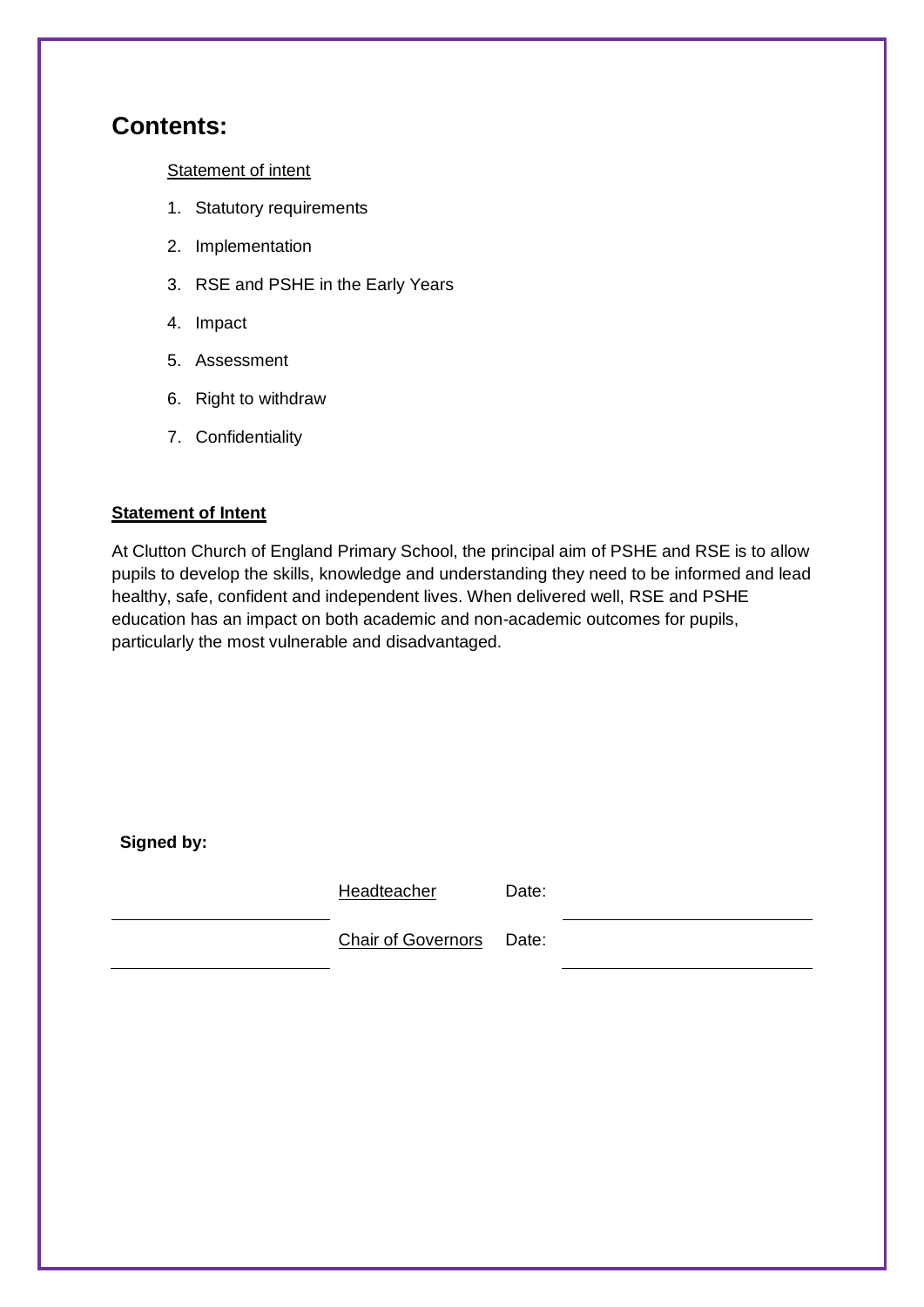#### <span id="page-2-0"></span>Statutory Requirements

From the academic year 2020-2021, all primary schools in England must teach Relationships and Health Education. The government has set out guidance about what they expect children to know by the time they leave primary education but it is up to schools to decide how they will teach this. The aim of this policy is to share our approach and clarify exactly what we will be teaching and when.

There is no legal requirement for schools to teach sex education but the government recommends children learn about some key areas before they leave primary school. Many schools, including ours, have been teaching these topics for a number of years as part of their PSHE curriculum. As with other subjects, we will work hard to make sure the lessons meet the needs of the children and are age appropriate. These topics are really important in helping children deal with current experiences and also to prepare them for the next stage of their education and ultimately for adult life.

Schools and the government recognise the important role parents and carers play in educating pupils and this is especially true for RSHE. It is important that children can discuss and ask questions both at home and at school.

#### Implementation

Our school has chosen to use the Kapow Programme as a vehicle for teaching RSE and PSHE education. Through using the Kapow programme, our children acquire the knowledge, understanding and skills they need to manage their lives now and in the future. It develops the qualities and attributes children need to thrive as individuals, family members and members of society and the global community.

The Kapow programme is implemented throughout the whole school from Year 1 to Year 6 during weekly whole class 'Learning for Life' lessons focusing on different units each term. Discrete PSHE lessons are necessary as it is not possible to achieve continuity, progression and meaningful assessment from a cross-curricular approach. We have decided to use the term 'Learning for Life' instead of the acronyms RSE and PSHE as we feel that this is easier for the children to understand and also sums up the underlying aims of the curriculum. These lessons cover all the statutory requirements of the RSE curriculum and have been carefully planned to be age appropriate. They also give the opportunity for children to revisit topics in different year groups. This is important as they will learn more and see things differently as they mature.

Parents and carers may feel concerned about the conversations children may have in our 'Learning for Life' lessons, but teachers have lots of ways to make sure children are safe in these lessons. For example, they will have ground rules to make sure children feel confident to share their ideas, they will use things like puppets and stories, so children are discussing a made up characters' experiences rather than their own. They also know the children in their class well and will have a sense of their needs and what they teach will be age appropriate.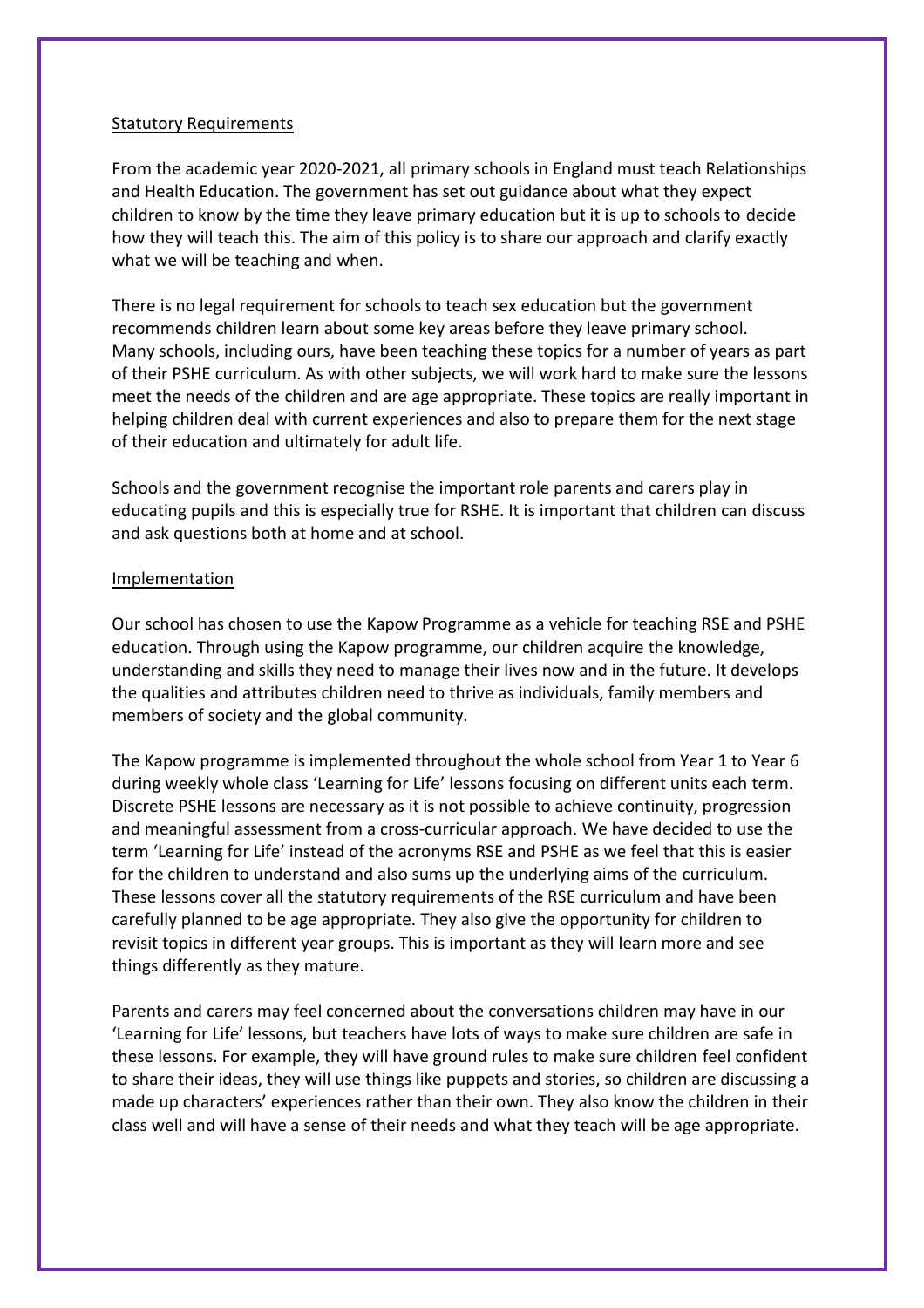It is important to balance what children know already and to prepare them for the future. Discussing issues in the safe learning environment of the classroom before they experience them in real life is very valuable for children.

The Kapow programme divides the academic year into five themed units:

- 1. **Families and Relationships**, including bullying stereotyping and respecting differences.
- 2. **Safety and the changing body**, featuring digital safety, road safety, puberty and first aid.
- 3. **Health and wellbeing**, exploring physical and mental health.
- 4. **Citizenship**, looking at responsibility, community and democracy.
- 5. **Economic wellbeing**, exploring money and career aspirations.

Each year group also spend one lesson at the end of the year focusing on the theme of **transition**.

As we have mixed age group classes in our school, our PSHE and RSE curriculum is taught over a two year rolling programme. We have included our curriculum overview below, so that you can see exactly what is being taught to each class and when.

| Personal, Social, Health, Economic, Relationships and Sex Education Curriculum |                                    |                                                                                                                                                                                                                                        |                                                                                                                                                                                                                              |                                                                                                                                                              |  |  |
|--------------------------------------------------------------------------------|------------------------------------|----------------------------------------------------------------------------------------------------------------------------------------------------------------------------------------------------------------------------------------|------------------------------------------------------------------------------------------------------------------------------------------------------------------------------------------------------------------------------|--------------------------------------------------------------------------------------------------------------------------------------------------------------|--|--|
| <b>Overview</b>                                                                |                                    |                                                                                                                                                                                                                                        |                                                                                                                                                                                                                              |                                                                                                                                                              |  |  |
|                                                                                | Year 1: September 2021 - July 2022 |                                                                                                                                                                                                                                        |                                                                                                                                                                                                                              |                                                                                                                                                              |  |  |
| What is the                                                                    | When in                            | Year 1 and 2                                                                                                                                                                                                                           | Year 3 and 4                                                                                                                                                                                                                 | Year 5 and 6                                                                                                                                                 |  |  |
| 'Learning                                                                      | the year is                        | curriculum                                                                                                                                                                                                                             | curriculum                                                                                                                                                                                                                   | curriculum                                                                                                                                                   |  |  |
| for Life'                                                                      | it to be                           | content                                                                                                                                                                                                                                | content                                                                                                                                                                                                                      | content                                                                                                                                                      |  |  |
| topic?                                                                         | taught?                            |                                                                                                                                                                                                                                        |                                                                                                                                                                                                                              |                                                                                                                                                              |  |  |
| <b>Families and</b><br>relationships                                           | Autumn 1                           | What is<br>$\bullet$<br>family?<br>What are<br>$\bullet$<br>friendships?<br>Family and<br>friends help<br>and support<br>each other<br>Making<br>$\bullet$<br>friends<br>Friendship<br>$\bullet$<br>problems<br>Healthy<br>Friendships | Healthy<br>$\bullet$<br>families<br>Friendships-<br>$\bullet$<br>conflict<br>Effective<br>$\bullet$<br>communication<br>Learning who<br>٠<br>to trust<br>Respecting<br>$\bullet$<br>differences<br>Stereotyping<br>$\bullet$ | <b>Build a friend</b><br>$\bullet$<br>Resolving<br>$\bullet$<br>conflict<br>Respecting<br>myself<br>Family life<br>$\bullet$<br><b>Bullying</b><br>$\bullet$ |  |  |
| Safety and<br>the changing<br>body                                             | Autumn 2                           | Getting lost<br>$\bullet$<br>Making a call<br>$\bullet$<br>to the<br>emergency<br>services<br>Asking for<br>help                                                                                                                       | <b>Basic first aid</b><br>$\bullet$<br>Communicating<br>$\bullet$<br>safely online<br>Online safety<br>Fake emails<br>$\bullet$                                                                                              | Online<br>$\bullet$<br>friendships<br>Identifying<br>٠<br>online dangers<br>The changing<br>$\bullet$<br>adolescent<br>body (puberty,                        |  |  |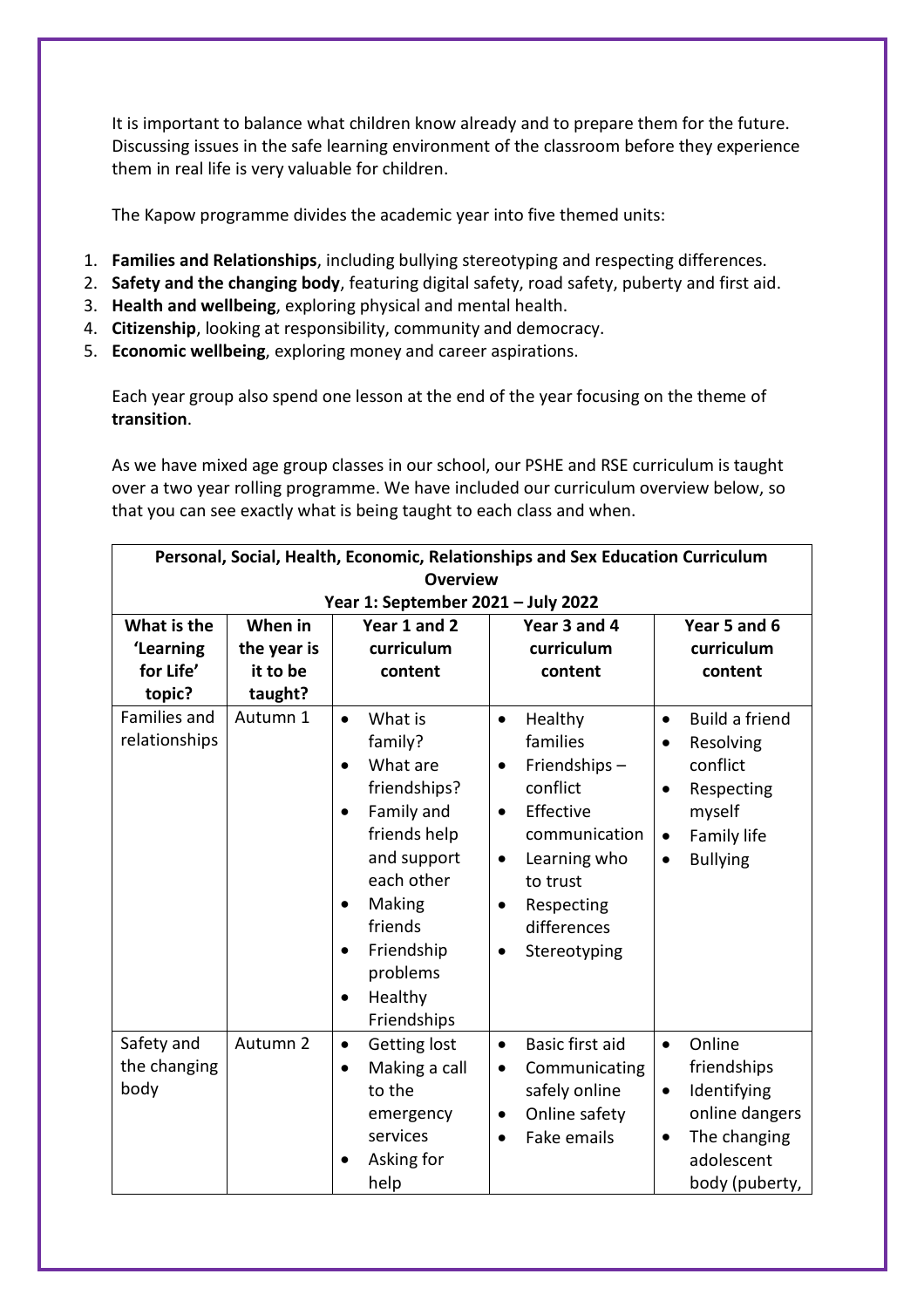|                         |          | Appropriate<br>contact<br>Medication<br>$\bullet$<br>Safety at<br>$\bullet$<br>home<br>People who<br>help to keep<br>us safe                                                                                                       | Drugs, alcohol<br>$\bullet$<br>& tobacco<br>Keeping safe<br>$\bullet$<br>out and about                                                                                                                                       | including<br>menstruation)<br>First aid<br>$\bullet$<br>Drug<br>$\bullet$<br>education<br>Year 6 only:<br>The changing<br>adolescent<br>body (puberty,<br>conception,<br>birth)                                                                |
|-------------------------|----------|------------------------------------------------------------------------------------------------------------------------------------------------------------------------------------------------------------------------------------|------------------------------------------------------------------------------------------------------------------------------------------------------------------------------------------------------------------------------|------------------------------------------------------------------------------------------------------------------------------------------------------------------------------------------------------------------------------------------------|
| Health and<br>wellbeing | Spring 1 | Wonderful me<br>$\bullet$<br>What am I<br>$\bullet$<br>like?<br>Ready for bed<br>Relaxation<br>$\bullet$<br>Hand washing<br>& personal<br>hygiene<br>Sun safety<br>$\bullet$<br>Allergies<br>People who<br>help us stay<br>healthy | My healthy<br>$\bullet$<br>diary<br>Relaxation<br>$\bullet$<br>Who am I?<br>My super<br>$\bullet$<br>powers<br>Breaking down<br>$\bullet$<br>barriers<br>Dental health                                                       | Relaxation<br>$\bullet$<br>The<br>importance of<br>rest<br>Embracing<br>$\bullet$<br>failure<br>Going for<br>$\bullet$<br>goals<br><b>Taking</b><br>$\bullet$<br>responsibility<br>for my feelings<br>Healthy meals<br>Sun safety<br>$\bullet$ |
| Citizenship             | Spring 2 | Responsibility<br>Rules<br>Caring for<br>animals<br>The needs of<br>others<br>Community<br>Similar, yet<br>different<br>Belonging<br><b>Democracy</b><br>Democratic<br>decisions                                                   | Responsibility<br>Rights of the<br>child Rights<br>and<br>responsibilities<br>Recycling<br>$\bullet$<br>Community<br>Local<br>$\bullet$<br>community<br>groups<br>Charity<br><b>Democracy</b><br>Local<br>democracy<br>Rules | Responsibility<br>Breaking the<br>law<br><b>Rights and</b><br>responsibilities<br>Protecting the<br>planet<br>Community<br>Contributing<br>to the<br>community<br>Pressure<br>$\bullet$<br>groups<br><b>Democracy</b><br>Parliament            |
| Economic<br>wellbeing   | Summer 1 | <b>Money</b><br>Introduction<br>to money<br>Looking after<br>$\bullet$<br>money                                                                                                                                                    | <b>Money</b><br>Ways of paying<br><b>Budgeting</b><br>$\bullet$<br>How spending<br>$\bullet$<br>affects others                                                                                                               | <b>Money</b><br>Borrowing<br>Income and<br>expenditure<br>Risks with<br>$\bullet$<br>money                                                                                                                                                     |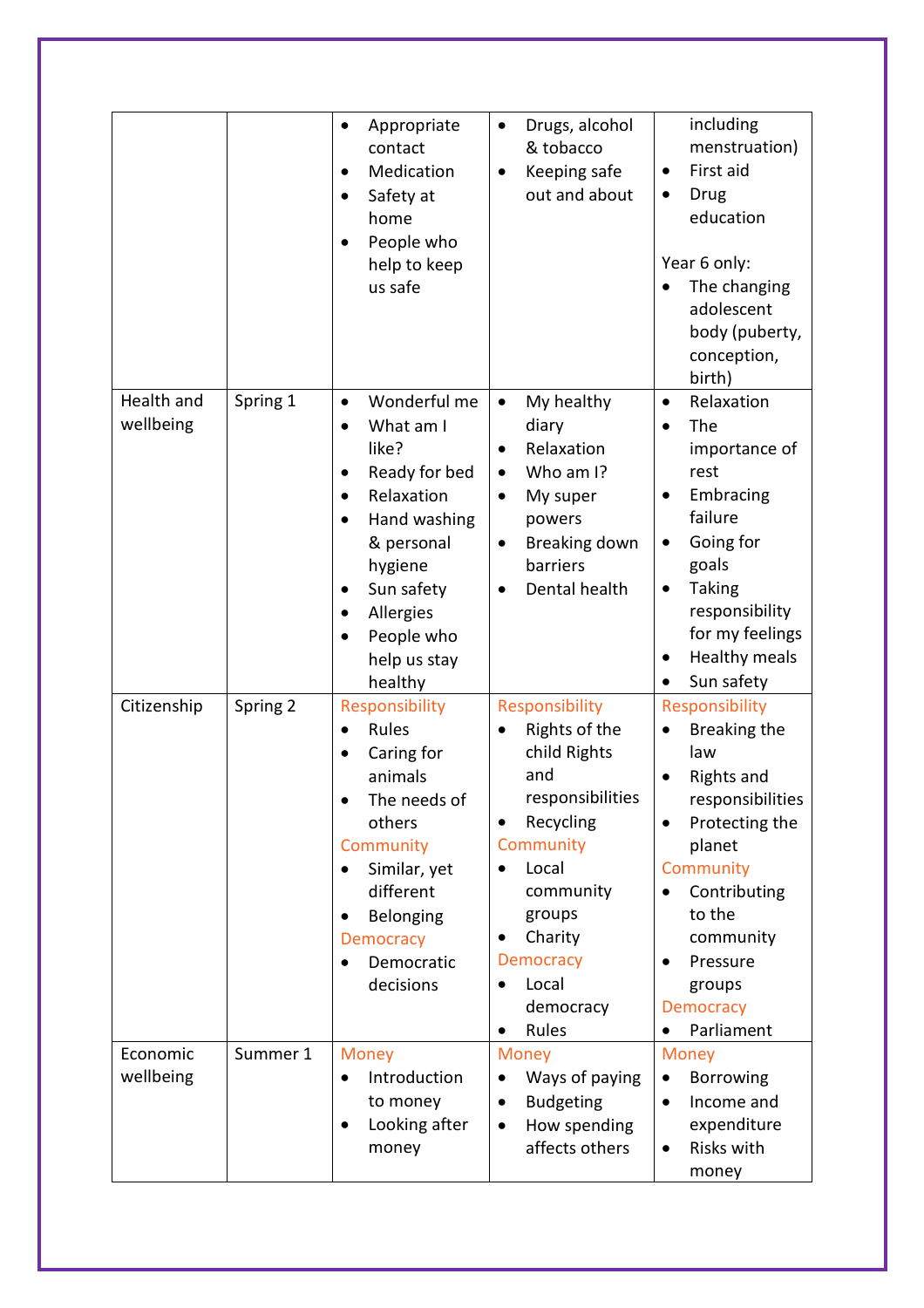|            |          | Banks and<br>building<br>societies<br>Saving and<br>spending<br>Career and<br>aspirations<br>Jobs in school | Impact of<br>$\bullet$<br>spending<br><b>Career and</b><br>aspirations<br>Jobs and<br>careers Gender<br>and careers | Prioritising<br>$\bullet$<br>spending<br>Career and<br>aspirations<br>Stereotypes in<br>the workplace              |
|------------|----------|-------------------------------------------------------------------------------------------------------------|---------------------------------------------------------------------------------------------------------------------|--------------------------------------------------------------------------------------------------------------------|
| Transition | Summer 2 | 1 lesson                                                                                                    | 1 lesson                                                                                                            | 1 lesson                                                                                                           |
| Identity   | Summer 2 |                                                                                                             |                                                                                                                     | Year 6 only:<br>What is<br>identity?<br>Gender<br>$\bullet$<br>identity<br>Identity and<br>$\bullet$<br>body image |

| Personal, Social, Health, Economic, Relationships and Sex Education Curriculum |               |                                                                                                                                                                                                              |                                                                                                                                                                                                                                              |                                                                                                                                                                              |
|--------------------------------------------------------------------------------|---------------|--------------------------------------------------------------------------------------------------------------------------------------------------------------------------------------------------------------|----------------------------------------------------------------------------------------------------------------------------------------------------------------------------------------------------------------------------------------------|------------------------------------------------------------------------------------------------------------------------------------------------------------------------------|
| <b>Overview</b>                                                                |               |                                                                                                                                                                                                              |                                                                                                                                                                                                                                              |                                                                                                                                                                              |
| Year 2: Sep 2022 - July 2023                                                   |               |                                                                                                                                                                                                              |                                                                                                                                                                                                                                              |                                                                                                                                                                              |
| What is the                                                                    | When in       | Year 1 and 2                                                                                                                                                                                                 | Year 3 and 4                                                                                                                                                                                                                                 | Year 5 and 6                                                                                                                                                                 |
| 'Learning for                                                                  | the           | curriculum                                                                                                                                                                                                   | curriculum                                                                                                                                                                                                                                   | curriculum                                                                                                                                                                   |
| Life' topic?                                                                   | academic      | content                                                                                                                                                                                                      | content                                                                                                                                                                                                                                      | content                                                                                                                                                                      |
|                                                                                | year is it to |                                                                                                                                                                                                              |                                                                                                                                                                                                                                              |                                                                                                                                                                              |
|                                                                                | be taught?    |                                                                                                                                                                                                              |                                                                                                                                                                                                                                              |                                                                                                                                                                              |
| <b>Families and</b><br>relationships                                           | Autumn 1      | Families offer<br>$\bullet$<br>stability and<br>love<br>Families are all<br>different<br>Managing<br>friendships<br>Unhappy<br>friendships<br>Valuing me<br>٠<br>Manners &<br>courtesy<br>Loss and<br>change | Respect &<br>$\bullet$<br>manners<br>Healthy<br>$\bullet$<br>friendships<br>My<br>$\bullet$<br>behaviour<br><b>Bullying</b><br>$\bullet$<br>Stereotypes<br>$\bullet$<br>Families in<br>$\bullet$<br>the wider<br>world<br>Loss and<br>change | Respect<br>$\bullet$<br>Developing<br>$\bullet$<br>respectful<br>relationships<br>Stereotypes<br>$\bullet$<br><b>Bullying</b><br>$\bullet$<br>Being me<br>Loss and<br>change |
| Safety and the<br>changing body                                                | Autumn 2      | The Internet<br>$\bullet$<br>Communicating<br>online<br>Secrets and<br>surprises                                                                                                                             | Online<br>$\bullet$<br>restrictions<br>Share aware<br>$\bullet$<br><b>Basic first</b><br>$\bullet$<br>aid                                                                                                                                    | Drugs alcohol<br>$\bullet$<br>& tobacco<br>First aid<br>$\bullet$<br>Critical digital<br>$\bullet$<br>consumers                                                              |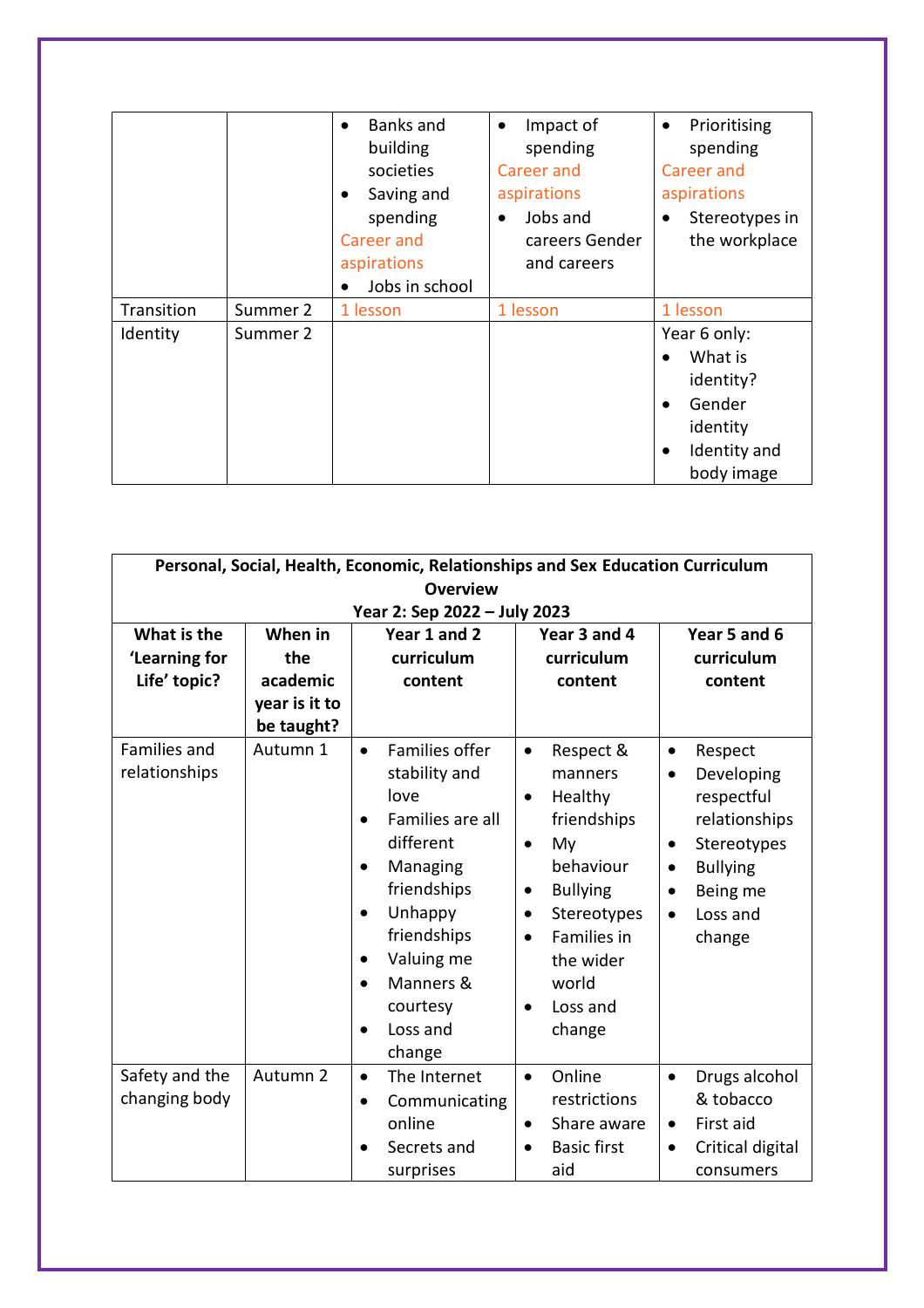|                         |          | Appropriate<br>$\bullet$<br>contact<br>Road safety<br>Drug education                                                                                                                                                                                                                             | Privacy and<br>$\bullet$<br>secrecy<br>Consuming<br>$\bullet$<br>information<br>online<br>The<br>changing<br>adolescent<br>body<br>(puberty)                                                                                                  | Social media<br>$\bullet$<br>Year 6 only:<br>The changing<br>adolescent<br>body<br>(puberty,<br>conception,<br>birth)                                                                                                                                                                         |
|-------------------------|----------|--------------------------------------------------------------------------------------------------------------------------------------------------------------------------------------------------------------------------------------------------------------------------------------------------|-----------------------------------------------------------------------------------------------------------------------------------------------------------------------------------------------------------------------------------------------|-----------------------------------------------------------------------------------------------------------------------------------------------------------------------------------------------------------------------------------------------------------------------------------------------|
| Health and<br>wellbeing | Spring 1 | Experiencing<br>$\bullet$<br>different<br>emotions<br>Being active<br>٠<br>Relaxation<br>$\bullet$<br>Steps to<br>success<br>Growth<br>$\bullet$<br>mindset<br>Healthy diet<br>$\bullet$<br>Dental health                                                                                        | Diet and<br>$\bullet$<br>dental<br>health<br>Visualisation<br>$\bullet$<br>Celebrating<br>$\bullet$<br>mistakes<br>My role<br>$\bullet$<br>My<br>$\bullet$<br>happiness<br><b>Emotions</b><br>$\bullet$<br>Mental<br>$\bullet$<br>health      | What can I<br>$\bullet$<br>be?<br>Mindfulness<br>$\bullet$<br>Taking<br>$\bullet$<br>responsibility<br>for my health<br>Resilience<br>$\bullet$<br>toolkit<br>Immunisation<br>$\bullet$<br>Physical<br>$\bullet$<br>health<br>concerns<br>$Habits -$<br>$\bullet$<br>positive and<br>negative |
| Citizenship             | Spring 2 | Responsibility<br>Rules beyond<br>school<br>Our school<br>environment<br>Our local<br>environment<br>Community<br>Job roles in our<br>local<br>community<br>Similar yet<br>$\bullet$<br>different: My<br>local<br>community<br><b>Democracy</b><br><b>School Council</b><br>Giving my<br>opinion | Responsibility<br>What are<br>human<br>rights?<br>Caring for<br>the<br>environment<br>Community<br>Community<br>groups<br>Contributing<br>$\bullet$<br><b>Diverse</b><br>$\bullet$<br>communities<br><b>Democracy</b><br>Local<br>councillors | Responsibility<br>Human rights<br>Food choices<br>$\bullet$<br>and the<br>environment<br>Caring for<br>others<br>Community<br>Prejudice and<br>discrimination<br>Valuing<br>$\bullet$<br>diversity<br><b>Democracy</b><br>National<br>democracy                                               |
| Economic<br>wellbeing   | Summer 1 | <b>Money</b>                                                                                                                                                                                                                                                                                     | <b>Money</b>                                                                                                                                                                                                                                  | <b>Money</b>                                                                                                                                                                                                                                                                                  |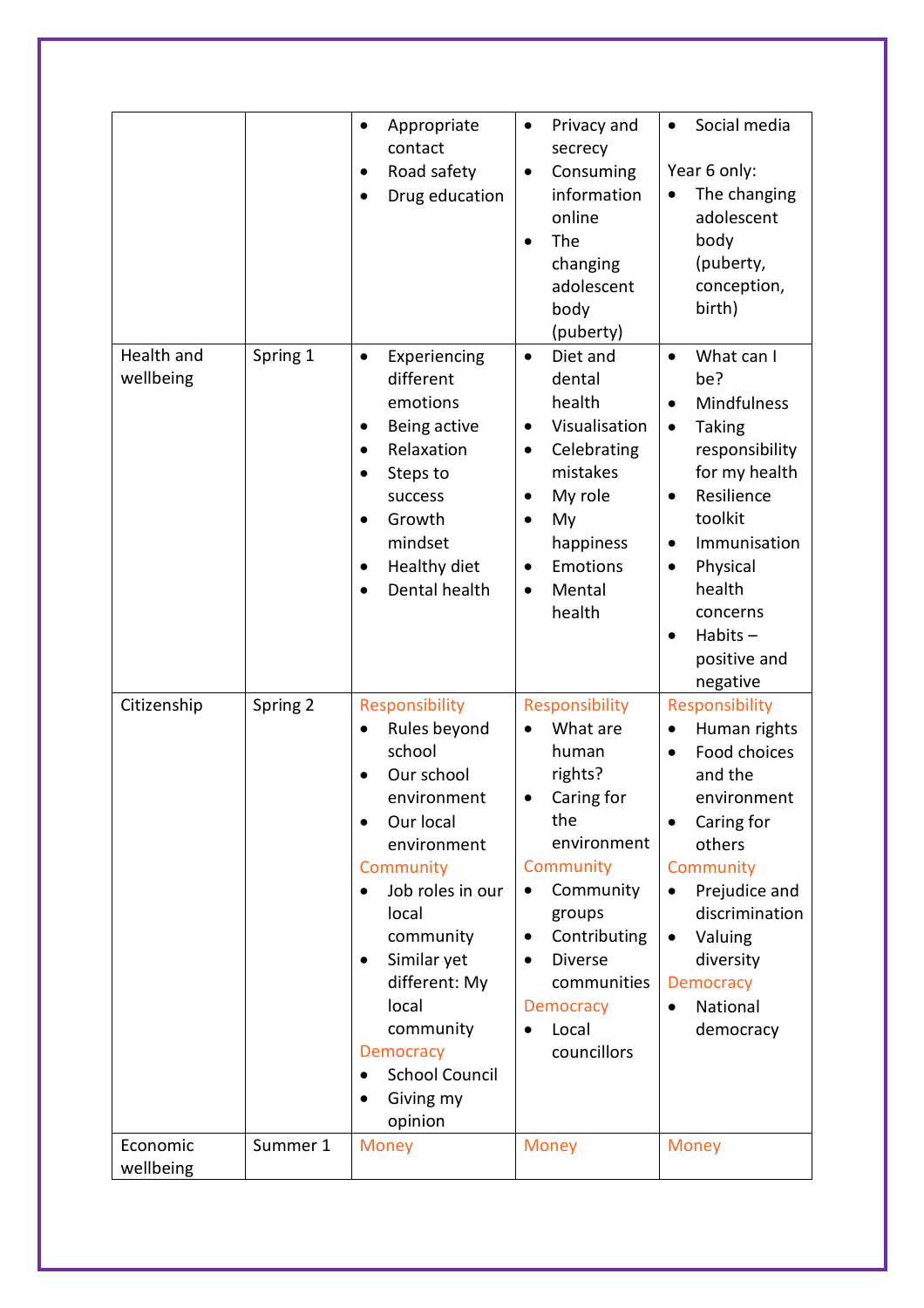|            |          | Where money<br>comes from<br>Needs and<br>wants<br>Wants and<br>needs<br>Looking after<br>money<br><b>Career and</b><br>aspirations<br>Jobs | Spending<br>$\bullet$<br>choices/<br>value for<br>money<br>Keeping<br>٠<br>track of<br>money<br>Looking<br>$\bullet$<br>after money<br><b>Career</b> and<br>aspirations<br>Influences<br>on career<br>choices<br>Jobs for me | Attitudes to<br>money<br>Keeping<br>$\bullet$<br>money safe<br>Gambling<br>$\bullet$<br><b>Career</b> and<br>aspirations<br>What jobs are<br>available?<br>Career routes |
|------------|----------|---------------------------------------------------------------------------------------------------------------------------------------------|------------------------------------------------------------------------------------------------------------------------------------------------------------------------------------------------------------------------------|--------------------------------------------------------------------------------------------------------------------------------------------------------------------------|
| Transition | Summer 2 | 1 lesson                                                                                                                                    | 1 lesson                                                                                                                                                                                                                     | 1 lesson                                                                                                                                                                 |
| Identity   | Summer 2 |                                                                                                                                             |                                                                                                                                                                                                                              | Year 6 only:<br>What is<br>identity?<br>Gender<br>identity<br>Identity and<br>body image                                                                                 |

#### **RSE and PSHE education in the Early Years**

In the Early Years Foundation Stage, the curriculum is divided up into seven areas of learning. RSE and PSHE education sits within the prime area of Personal, Social and Emotional Development. By the end of Reception, children should be expected to:

- Show an understanding of their own feelings and those of others, and begin to regulate their behaviour accordingly;

- Set and work towards simple goals, being able to wait for what they want and control their immediate impulses when appropriate;

- Give focused attention to what the teacher says, responding appropriately even when engaged in activity, and show an ability to follow instructions involving several ideas or actions;

- Be confident to try new activities and show independence, resilience and perseverance in the face of challenge;

- Explain the reasons for rules, know right from wrong and try to behave accordingly;

- Manage their own basic hygiene and personal needs, including dressing, going to the toilet and understanding the importance of healthy food choices;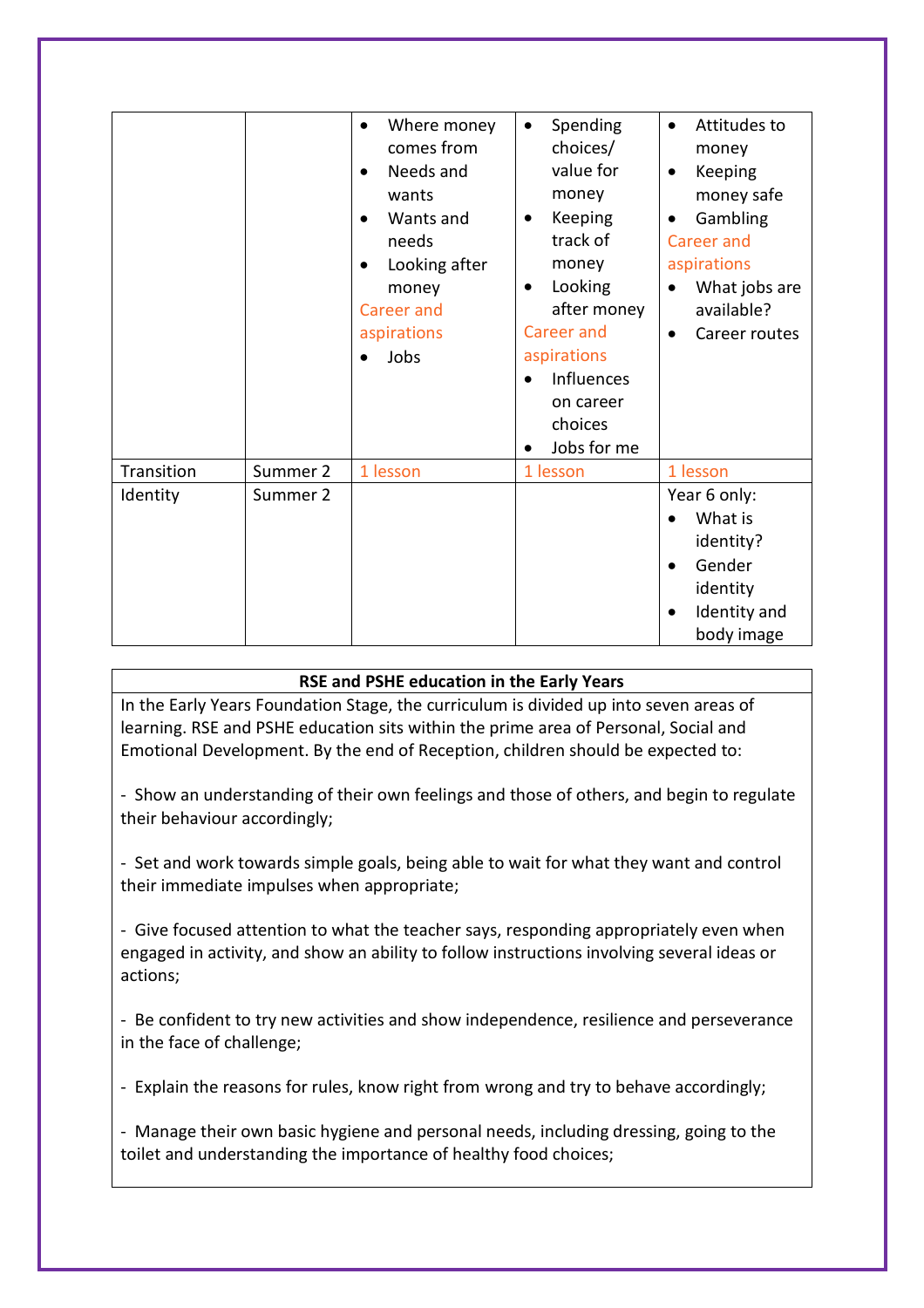- Work and play cooperatively and take turns with others;
- Form positive attachments to adults and friendships with peers;
- Show sensitivity to their own and to others' needs.

#### Impact

At Clutton Church of England Primary School we seek to ensure that the RSE and PSHE education that we teach improves the physical, mental, and social well-being of pupils. Through our 'Learning for Life' lessons, we believe we can enhance children's education and help them to become caring, respectful, aspirational, confident and safe individuals. Providing a consistent and regular delivery of Kapow allows us to fulfil this.

#### Assessment

Children need regular opportunities to reflect on and identify what they have learned and what they need to learn next. Teachers also need to gauge pupils' progress and make informed improvements to their learning if required. Assessment therefore has to be an integral part of the teaching and learning in RSE and PSHE education, as it is in all subjects. PSHE education cannot however be assessed in the same way as most other subjects. It would be inappropriate for assessment in RSE and PSHE education to imply passing or failing for instance, as this might imply passing or failing 'as a person', given the subject's personal nature. It is however, possible to recognise and evidence progress and attainment in RSE and PSHE education knowledge, understanding, skills and attributes.

In Clutton Church of England Primary School, we will follow a model of assessment that starts with carrying out an initial assessment activity for each new topic and series of lessons. This gauges pupils' starting point in terms of their existing knowledge, skills, attitudes and beliefs, and informs teachers' planning. An end assessment then demonstrates the progress pupils have made since the baseline activity.

#### Right to withdraw

At Clutton Church of England Primary School, we recognise the role of parents in the development of their children's understanding about relationships and sex is vital. Parents are the first teachers of their children. They have the most significant influence in enabling their children to grow and mature and to form healthy relationships.

All the content outlined in our curriculum overview (with the exception of two lessons in Year 6) is statutory and therefore all children should be taught it. As with any other subject, teachers will ensure that the lesson is taught in a way which means children of all abilities will learn. The government is very clear that they want children with special educational needs (SEN) to be included in these lessons. These children are often more vulnerable and therefore this learning is of vital importance to help to keep them safe. For this reason, we